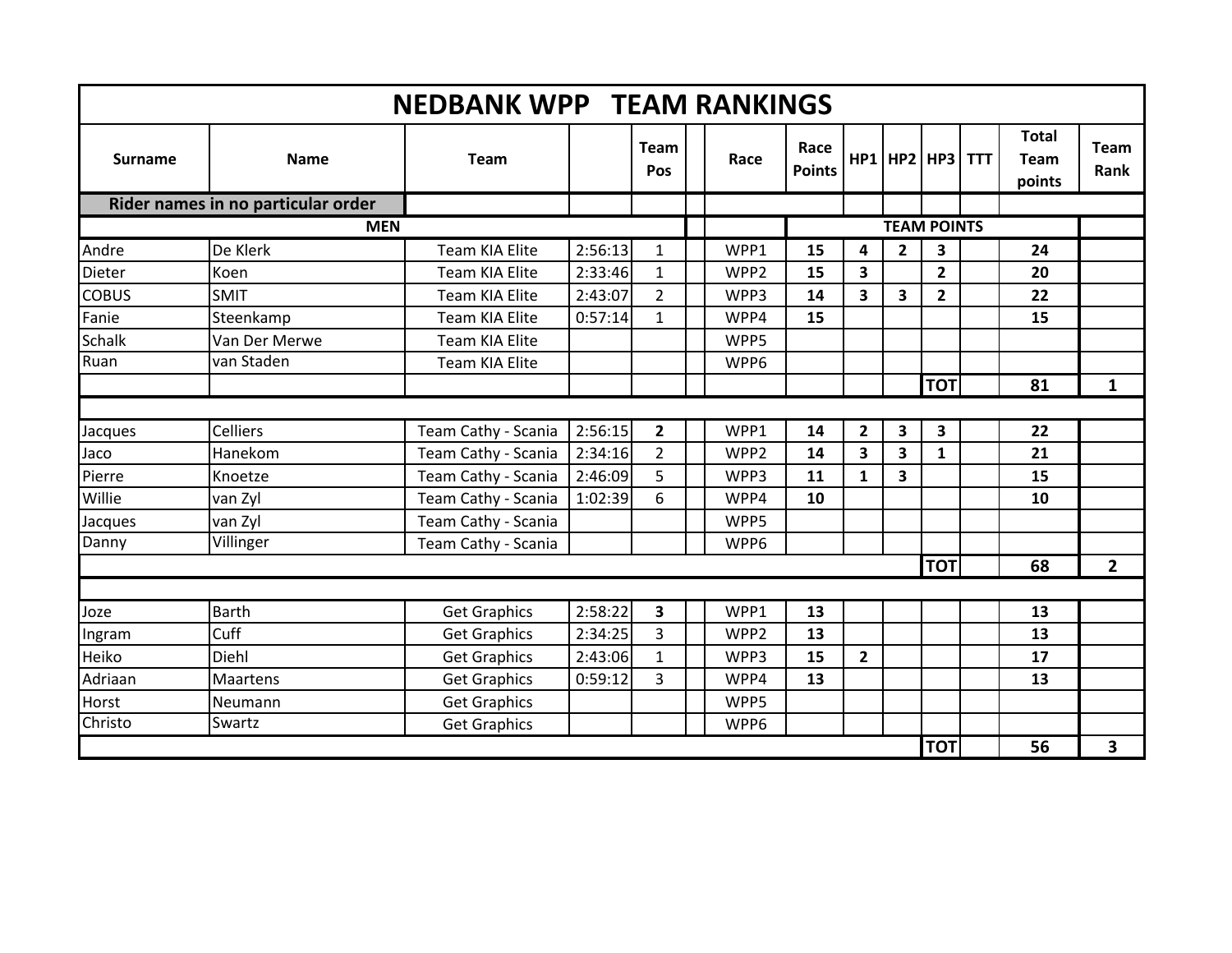| <b>Surname</b>    | <b>Name</b>   | <b>Team</b>      |         | <b>Team</b><br>Pos      | Race             | Race<br><b>Points</b> |                         | $HP1$ HP2 HP3 TTT | <b>Total</b><br><b>Team</b><br>points | <b>Team</b><br>Rank |
|-------------------|---------------|------------------|---------|-------------------------|------------------|-----------------------|-------------------------|-------------------|---------------------------------------|---------------------|
| <b>Tate Jafet</b> | Amukushu      | <b>Team NCCS</b> | 3:03:19 | $\overline{\mathbf{z}}$ | WPP1             | 9                     |                         |                   | 9                                     |                     |
| Denzil            | de Koe        | <b>Team NCCS</b> | 2:34:54 | 4                       | WPP <sub>2</sub> | 12                    | $\overline{\mathbf{3}}$ | 3                 | 18                                    |                     |
| Marckenzy         | Eiseb         | <b>Team NCCS</b> | 2:43:09 | 4                       | WPP3             | 12                    |                         | 3                 | 15                                    |                     |
| Wynandt           | Gouws         | <b>Team NCCS</b> | 1:03:37 | $\overline{7}$          | WPP4             | 9                     |                         |                   | 9                                     |                     |
| Chiponeni Fiffi   | Kashululu     | <b>Team NCCS</b> |         |                         | WPP5             |                       |                         |                   |                                       |                     |
| Loto              | Petrus        | <b>Team NCCS</b> |         |                         | WPP6             |                       |                         |                   |                                       |                     |
|                   |               |                  |         |                         |                  |                       |                         | <b>TOT</b>        | 51                                    | 4                   |
|                   |               |                  |         |                         |                  |                       |                         |                   |                                       |                     |
| Des               | Doman         | <b>FLM BLACK</b> | 3:01:54 | 6                       | WPP1             | 10                    |                         |                   | 10                                    |                     |
| <b>Nick</b>       | du Plessis    | <b>FLM BLACK</b> | 2:35:26 | 5                       | WPP2             | 11                    |                         |                   | 11                                    |                     |
| Clinton           | Hilfiker      | <b>FLM BLACK</b> | 2:43:08 | 3                       | WPP3             | 13                    |                         | $\mathbf{1}$      | 14                                    |                     |
| George            | Thiele        | <b>FLM BLACK</b> | 1:01:16 | $\overline{4}$          | WPP4             | 12                    |                         |                   | 12                                    |                     |
| <b>Braam</b>      | Vermeulen     | <b>FLM BLACK</b> |         |                         | WPP5             |                       |                         |                   |                                       |                     |
| Allan             | Viviers       | <b>FLM BLACK</b> |         |                         | WPP6             |                       |                         |                   |                                       |                     |
|                   |               |                  |         |                         |                  |                       |                         | <b>TOT</b>        | 47                                    | 5                   |
|                   |               |                  |         |                         |                  |                       |                         |                   |                                       |                     |
| <b>Drikus</b>     | Coetzee       | Hollard          | 2:58:22 | 4                       | WPP1             | 12                    | $\mathbf{1}$            |                   | 13                                    |                     |
| Gerhard Jr        | Mans          | Hollard          | 2:35:28 | 6                       | WPP <sub>2</sub> | 10                    |                         |                   | 10                                    |                     |
| Morne             | <b>NELL</b>   | Hollard          | 2:43:07 | <b>DNF</b>              | WPP3             | 8                     |                         |                   | 8                                     |                     |
| Xavier            | Papo          | Hollard          | 0:58:13 | $\overline{2}$          | WPP4             | 14                    |                         |                   | 14                                    |                     |
| Phillip           | Steyn         | Hollard          |         |                         | WPP5             |                       |                         |                   |                                       |                     |
| Andre             | Vermeulen     | Hollard          |         |                         | WPP6             |                       |                         |                   |                                       |                     |
|                   |               |                  |         |                         |                  |                       |                         | <b>TOT</b>        | 45                                    | 6                   |
|                   |               |                  |         |                         |                  |                       |                         |                   |                                       |                     |
| <b>Stefanus</b>   | <b>Bohlke</b> | Paratus          | 3:01:47 | 5                       | WPP1             | 11                    |                         |                   | 11                                    |                     |
| Greg              | Chase         | Paratus          | 2:36:28 | $\overline{7}$          | WPP <sub>2</sub> | 9                     |                         |                   | 9                                     |                     |
| Adrian            | de la Harpe   | Paratus          | 2:49:53 | 6                       | WPP3             | 10                    |                         |                   | 10                                    |                     |
| Hans              | du Toit       | Paratus          | 1:03:45 | 8                       | WPP4             | 8                     |                         |                   | 8                                     |                     |
| lan               | Grassow       | Paratus          |         |                         | WPP5             |                       |                         |                   |                                       |                     |
| Marcel            | Holtz         | Paratus          |         |                         | WPP6             |                       |                         |                   |                                       |                     |
|                   |               |                  |         |                         |                  |                       |                         | <b>TOT</b>        | 38                                    | $\overline{7}$      |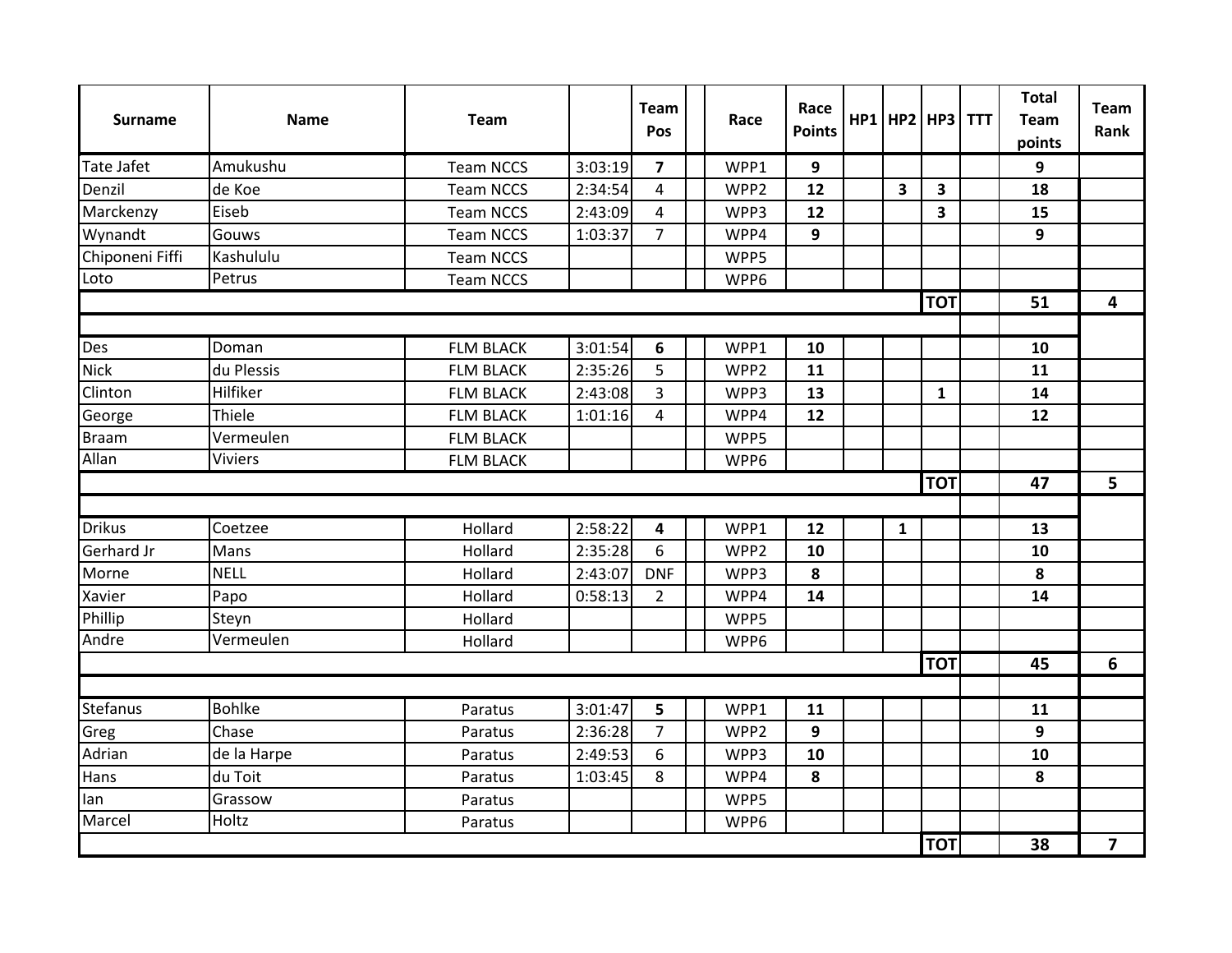| <b>Surname</b> | <b>Name</b>                                                    | <b>Team</b>         |            | <b>Team</b><br>Pos |  | Race | Race<br><b>Points</b>   |  |  | HP1 HP2 HP3 TTT |  | <b>Total</b><br><b>Team</b><br>points | <b>Team</b><br>Rank |
|----------------|----------------------------------------------------------------|---------------------|------------|--------------------|--|------|-------------------------|--|--|-----------------|--|---------------------------------------|---------------------|
|                |                                                                |                     |            |                    |  |      |                         |  |  |                 |  |                                       |                     |
| Morne          | Honiball                                                       | Vertec Men          | 3:14:11    | 9                  |  | WPP1 | 7                       |  |  |                 |  | $\overline{\mathbf{z}}$               |                     |
| <b>Brain</b>   | <b>Key</b>                                                     | Vertec Men          | 2:47:27    | 10                 |  | WPP2 | 6                       |  |  |                 |  | 6                                     |                     |
| Tyron          | Kotze                                                          | Vertec Men          | 2:56:44    | $\overline{7}$     |  | WPP3 | 9                       |  |  |                 |  | 9                                     |                     |
| Fana           | Lambert                                                        | Vertec Men          | 1:04:16    | 9                  |  | WPP4 | $\overline{7}$          |  |  |                 |  | $\overline{7}$                        |                     |
| Peter          | le Riche                                                       | Vertec Men          |            |                    |  | WPP5 |                         |  |  |                 |  |                                       |                     |
| Hardus         | <b>Nel</b>                                                     | Vertec Men          |            |                    |  | WPP6 |                         |  |  |                 |  |                                       |                     |
|                |                                                                |                     |            |                    |  |      |                         |  |  | <b>TOT</b>      |  | 29                                    | 8                   |
|                |                                                                |                     |            |                    |  |      |                         |  |  |                 |  |                                       |                     |
| Herman         | Bothma                                                         | <b>FLM RED</b>      | 3:06:05    | 8                  |  | WPP1 | 8                       |  |  |                 |  | 8                                     |                     |
| Christopher    | du Plessis                                                     | <b>FLM RED</b>      | 2:36:49    | 8                  |  | WPP2 | 8                       |  |  |                 |  | 8                                     |                     |
| <b>Titus</b>   | Koen                                                           | <b>FLM RED</b>      | <b>DNS</b> | <b>DNS</b>         |  | WPP3 | $\mathbf{0}$            |  |  |                 |  | $\mathbf 0$                           |                     |
| Louis          | Peens                                                          | <b>FLM RED</b>      | 1:01:29    | 5                  |  | WPP4 | 11                      |  |  |                 |  | 11                                    |                     |
| Roual          | Spangenberg                                                    | <b>FLM RED</b>      |            |                    |  | WPP5 |                         |  |  |                 |  |                                       |                     |
| John           | Valentin                                                       | <b>FLM RED</b>      |            |                    |  | WPP6 |                         |  |  |                 |  |                                       |                     |
|                |                                                                |                     |            |                    |  |      |                         |  |  | <b>TOT</b>      |  | 27                                    | 9                   |
|                |                                                                |                     |            |                    |  |      |                         |  |  |                 |  |                                       |                     |
| Alex           | <b>Buchner</b>                                                 | Cycletec PSG        | 3:10:42    | <b>DNF</b>         |  | WPP1 |                         |  |  |                 |  | 6                                     |                     |
| Stefanus       | Feris                                                          | <b>Cycletec PSG</b> | 2:41:44    | 9                  |  | WPP2 | $\overline{\mathbf{z}}$ |  |  |                 |  | $\overline{\mathbf{z}}$               |                     |
| Gerson         | Garoeb                                                         | <b>Cycletec PSG</b> | 2:43:08    | <b>DNF</b>         |  | WPP3 | 0                       |  |  |                 |  | 7                                     |                     |
| Diego          | Izaaks                                                         | <b>Cycletec PSG</b> | <b>DNS</b> | <b>DNS</b>         |  | WPP4 | 0                       |  |  |                 |  | $\mathbf 0$                           |                     |
| Frederick      | Van Greunen                                                    | <b>Cycletec PSG</b> |            |                    |  | WPP5 |                         |  |  |                 |  |                                       |                     |
| Ermin          | Van Wyk                                                        | <b>Cycletec PSG</b> |            |                    |  | WPP6 |                         |  |  |                 |  |                                       |                     |
|                |                                                                |                     |            |                    |  |      |                         |  |  | <b>TOT</b>      |  | $\overline{7}$                        | 10                  |
|                | Race Points 1st = 15/2nd = 14/3rd = 13/4th = 12/10th = 6/ etc. |                     |            |                    |  |      |                         |  |  |                 |  |                                       |                     |
|                | Hotspot Points: $1st = 3/2nd = 2/3rd = 1$                      |                     |            |                    |  |      |                         |  |  |                 |  |                                       |                     |